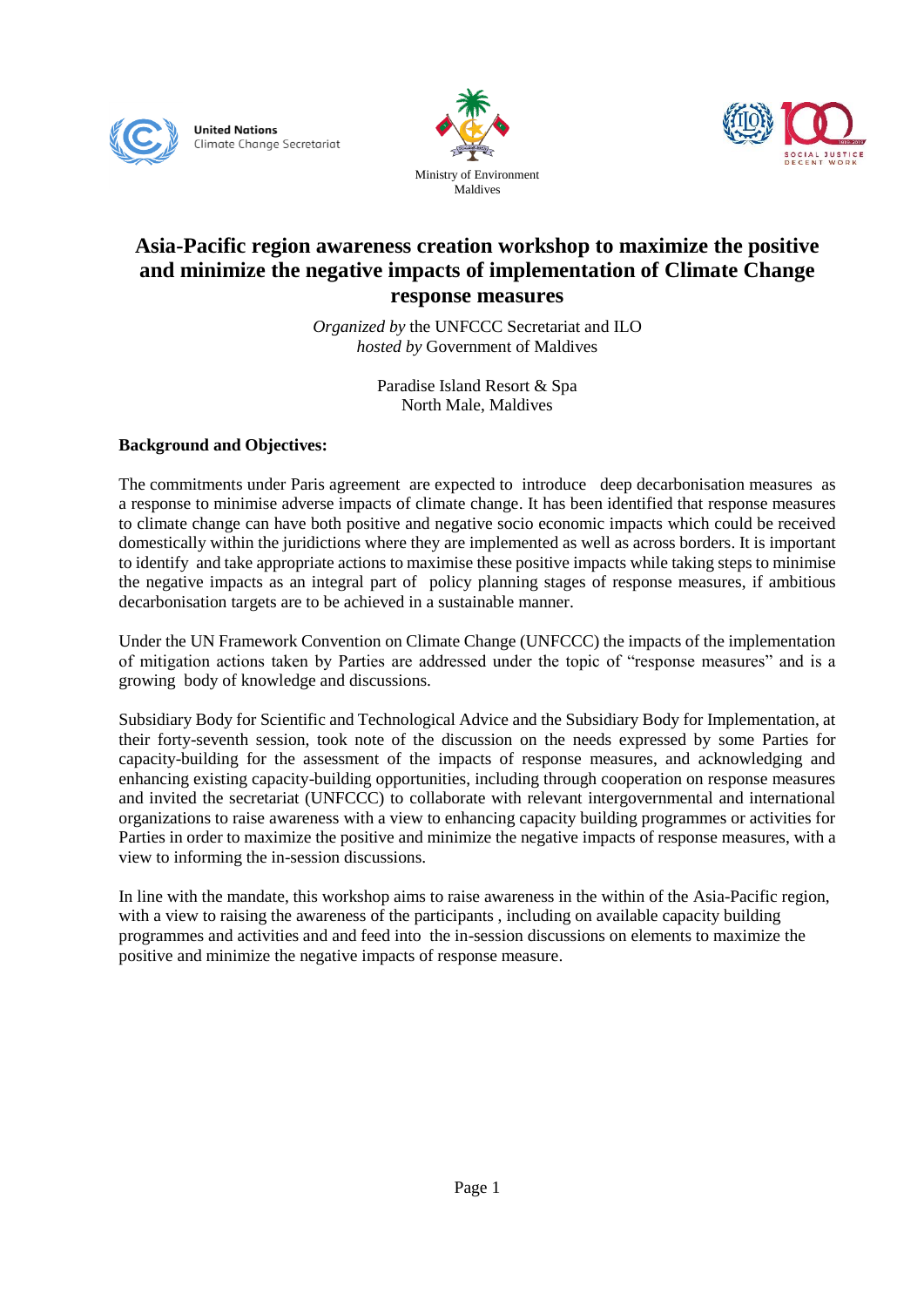





# **Agenda**

## **Day 1: 27th August 2019**

| $08:45 - 9:30$  | Registration                                                                                                                                                                                                                                                                                                                                                                                                                                                 |
|-----------------|--------------------------------------------------------------------------------------------------------------------------------------------------------------------------------------------------------------------------------------------------------------------------------------------------------------------------------------------------------------------------------------------------------------------------------------------------------------|
| $9:30 - 10:00$  | <b>Opening remarks</b>                                                                                                                                                                                                                                                                                                                                                                                                                                       |
|                 | H.E Dr. Hussain Rasheed Hassan, Minister of Environment, Maldives<br>Mr. William Kojo Agyemang-Bonsu, Manager, UNFCCC<br>Ms Simrin Singh, Country Director, ILO<br>Mr. Arvind Mathur, WHO Representative & UN Resident Coordinator a.i.                                                                                                                                                                                                                      |
| $10:00 - 10:30$ | Coffee break                                                                                                                                                                                                                                                                                                                                                                                                                                                 |
| $10:30 - 12:00$ | Session 1: Understanding the impacts of the implementation of response<br>measures                                                                                                                                                                                                                                                                                                                                                                           |
|                 | Moderated by: Ali Shareef                                                                                                                                                                                                                                                                                                                                                                                                                                    |
|                 | This session aims to create awareness about impacts of implementation of response<br>measures. It will provide an introduction to the topic and progress made till date<br>under the Convention and its related instruments, including outcomes of negotiations<br>at COP 24. It is expected that participants will be more informed about response<br>measures, the ongoing work of the forum, its importance and relevance to the Asia-<br>pacific region. |
|                 | Knowledge review - Kusum Lata, UNFCCC                                                                                                                                                                                                                                                                                                                                                                                                                        |
|                 | Introduction to response measures: An overview - William Kojo<br>Agyemang-Bonsu, UNFCCC                                                                                                                                                                                                                                                                                                                                                                      |
|                 | <b>Moderated Discussion</b>                                                                                                                                                                                                                                                                                                                                                                                                                                  |
| $12:00 - 12:30$ | <b>Session 1: (contd.)</b> Moderated by: Ali Shareef                                                                                                                                                                                                                                                                                                                                                                                                         |
|                 | Delivering the Paris Agreement Goals: Climate Action as the measures in<br>response to climate change – Tomasz Chruszczow, Climate Champion,<br>Poland                                                                                                                                                                                                                                                                                                       |
|                 | <b>Moderated Discussion</b>                                                                                                                                                                                                                                                                                                                                                                                                                                  |
| $12:30 - 13:30$ | Lunch break                                                                                                                                                                                                                                                                                                                                                                                                                                                  |
| $13:30 - 15:00$ | Session 2: Understanding the work programme areas to address the impacts of<br>implementation of response measures                                                                                                                                                                                                                                                                                                                                           |
|                 | Moderated by: Albara Tawfiq                                                                                                                                                                                                                                                                                                                                                                                                                                  |
|                 | This session will elaborate on the current work programme areas of the forum on<br>impact of implementation of response measures (i.e. the economic diversification<br>and transformation and just transition of work force and quality jobs) and<br>understanding of role of "methodologies and tools" for assessment and analysis of<br>impacts of response measures.                                                                                      |
|                 | Introduction to economic diversification and transformation and just<br>transition of work force, decent work and quality, jobs in context of<br>response measures - Kusum Lata, UNFCCC                                                                                                                                                                                                                                                                      |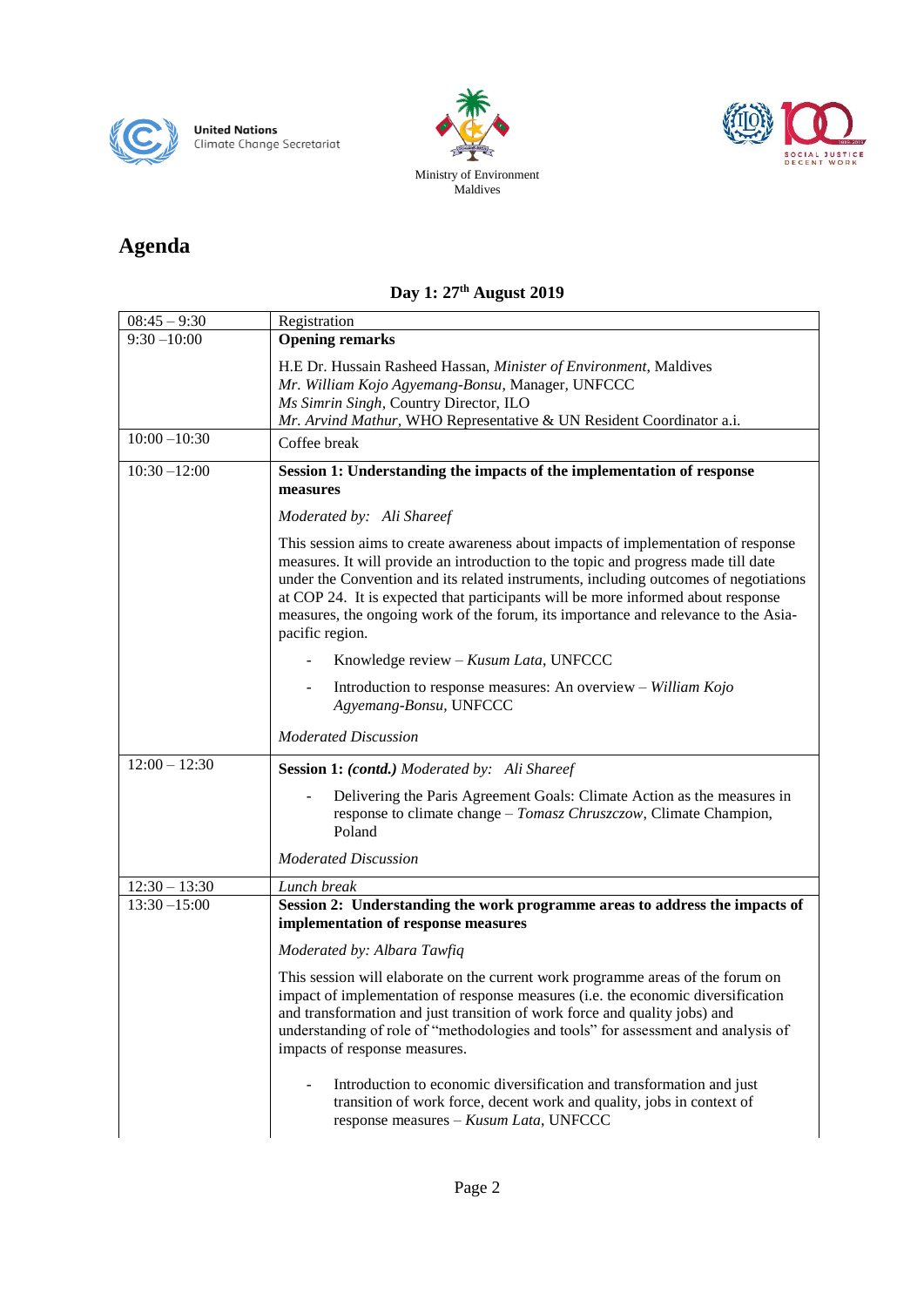





Ministry of Environment Maldives

|                 | Assessment, analysis of impacts of implementation of response measures -<br>William Kojo Agyemang-Bonsu, UNFCCC                                                                       |
|-----------------|---------------------------------------------------------------------------------------------------------------------------------------------------------------------------------------|
|                 | Overview of modeling tools to inform policy: Identify and address social<br>and economic impacts of Response Measures - Marek Harsdorff, ILO (via<br>Skype)                           |
|                 | <b>Moderated Discussion</b>                                                                                                                                                           |
| $15:00 - 15:30$ | Coffee break                                                                                                                                                                          |
| $15:30 - 16:15$ | Session 3: Break Out groups: Understanding the impacts of response measures<br>in context of Asia-Pacific region                                                                      |
|                 | Breakout group work: Payal Ghosh                                                                                                                                                      |
|                 | In this session, participants will have discussion in breakout groups to share their                                                                                                  |
|                 | understanding on response measures, their possible impacts through an exercise<br>wherein participants would:                                                                         |
|                 | Identify one main sector of the economy which is impacted by the<br>implementation of response measures in the region                                                                 |
|                 | Identify impacts which are due to actions taken outside their jurisdictions or<br>actions undertaken within their own jurisdiction that have impact (s) on this<br>sector.            |
|                 | Identify those social /economic /environmental impacts                                                                                                                                |
|                 | The breakout groups will select rapporteurs to present the outcomes in a world café<br>style.                                                                                         |
|                 | <b>Break-out group discussions</b>                                                                                                                                                    |
| $16:15 - 17:30$ | Session 4: Impact assessment and reporting of response measures                                                                                                                       |
|                 | Moderated by: Kusum Lata                                                                                                                                                              |
|                 | This session provides an opportunity to introduce, tools and methodologies for<br>assessment of impacts of implementation of response measures and reporting of<br>response measures. |
|                 | Reporting of impacts of implementation of response measures - William<br>Kojo Agyemang-Bonsu, UNFCCC                                                                                  |
|                 | Reporting on Response Measures under Biennial Updated Reports - Case<br>Study Chile - Tomasz Chruszczow, Poland                                                                       |
|                 | Moderated discussion                                                                                                                                                                  |
| 17:30           | Wrap up of the day                                                                                                                                                                    |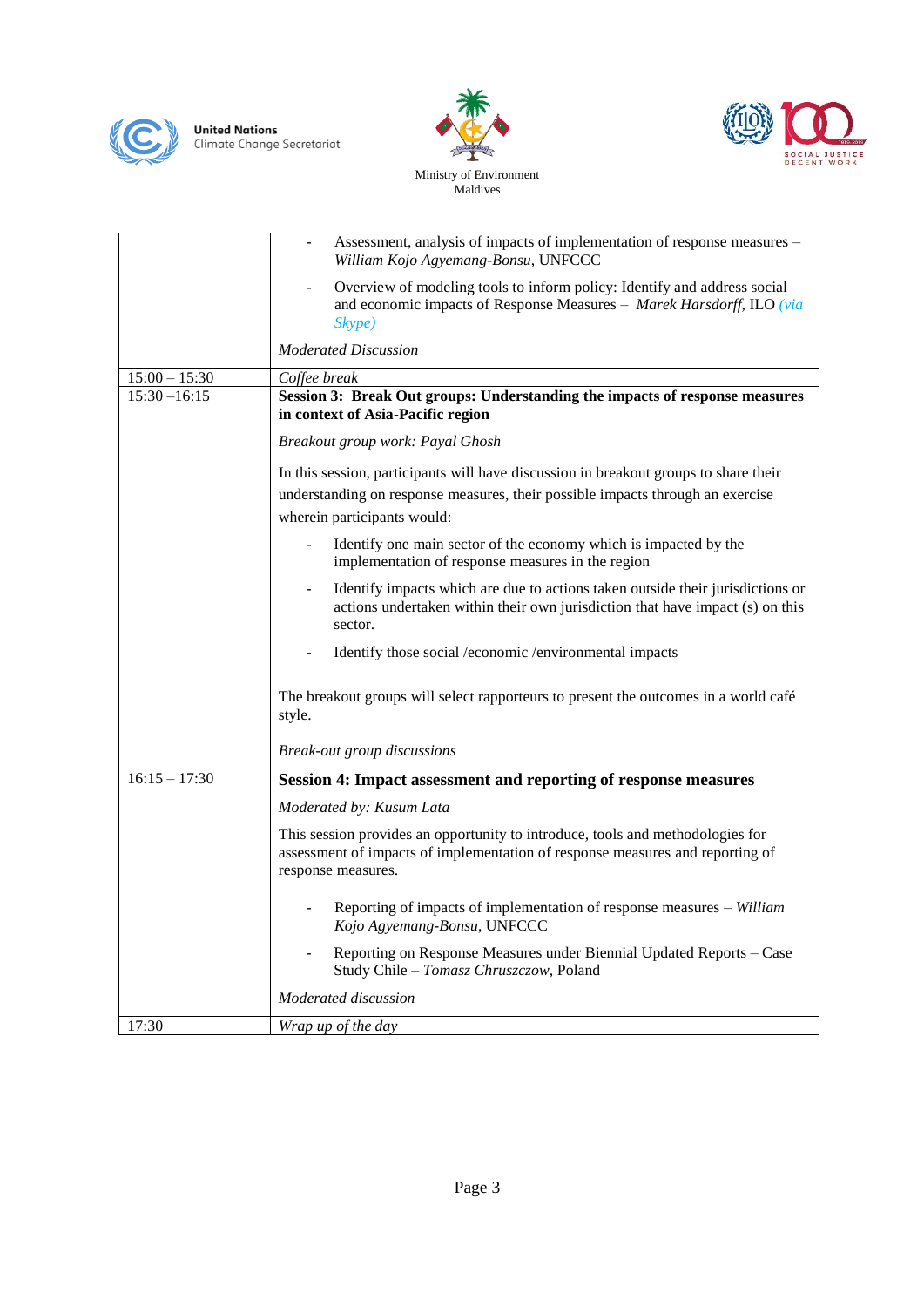





### **Day 2: 28 th August 2019**

| $09:30 - 11:00$ | Session 5: Economic diversification - Opportunities and challenges for Asia-                                                                                                                                                                                                                                                                                                          |
|-----------------|---------------------------------------------------------------------------------------------------------------------------------------------------------------------------------------------------------------------------------------------------------------------------------------------------------------------------------------------------------------------------------------|
|                 | Pacific region                                                                                                                                                                                                                                                                                                                                                                        |
|                 | Moderated by: Camilla Roman                                                                                                                                                                                                                                                                                                                                                           |
|                 | This session aims to share the experiences, best practices and lessons learnt from<br>countries to plan and implement economic diversification strategies                                                                                                                                                                                                                             |
|                 | Singapore's experiences and challenges as an alternative energy<br>$\overline{\phantom{a}}$<br>disadvantaged country - Peter Govindaswamy, Singapore                                                                                                                                                                                                                                  |
|                 | Kingdom of Saudi Arabia's strategy on economic diversification - Albara<br>Tawfiq, Saudi Arabia                                                                                                                                                                                                                                                                                       |
|                 | Climate change mitigation and impacts on economy for Maldives $-$ Ali<br>$\overline{\phantom{a}}$<br>Shareef, Maldives                                                                                                                                                                                                                                                                |
|                 | Productive diversification: a Peruvian approach to reach economic<br>diversification – Eduardo Calvo, Peru                                                                                                                                                                                                                                                                            |
|                 | Moderated discussion                                                                                                                                                                                                                                                                                                                                                                  |
| $11:00 - 11:30$ | Coffee break                                                                                                                                                                                                                                                                                                                                                                          |
| $11:30 - 13:00$ | Session 6: Case studies on assessing and managing economic impacts of response<br>measures                                                                                                                                                                                                                                                                                            |
|                 | Moderated by: Peter Govindaswamy                                                                                                                                                                                                                                                                                                                                                      |
|                 | This session will look at some of the qualitative and quantitative tools for analyzing<br>economic diversification. This session provides an opportunity to understand key<br>sectors in the Asia-Pacific region that has potential to be impacted and share<br>experiences to identify, assess impacts of mitigation actions and integrate them in the<br>national planning process. |
|                 | Economic diversification and its measurement using qualitative and<br>quantitative tools - Manal Shehabi, Oxford Institute of Energy Studies                                                                                                                                                                                                                                          |
|                 | Assessing sustainable development impacts of mitigation actions: case study<br>from Cambodia - Karolien Casaer, GGGI                                                                                                                                                                                                                                                                  |
|                 | Moderated discussion                                                                                                                                                                                                                                                                                                                                                                  |
| $13:00 - 14:00$ | Lunch break                                                                                                                                                                                                                                                                                                                                                                           |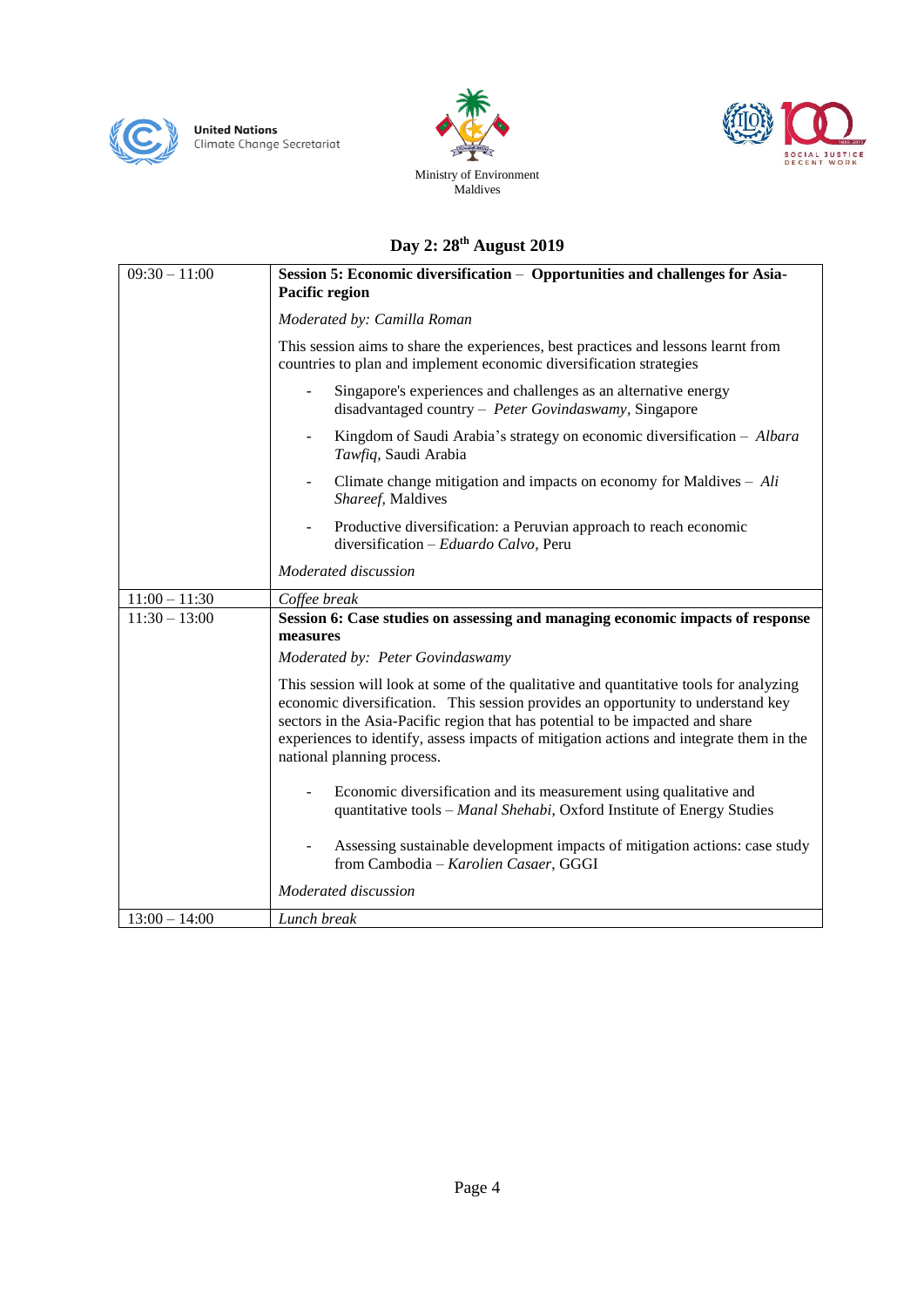





Ministry of Environment Maldives

| $14:00 - 14:45$ | Session 7: Break out groups – Understanding the economic impacts of response<br>measures in context of Asia-Pacific region                                                                                                                                                                                                                                                                                             |
|-----------------|------------------------------------------------------------------------------------------------------------------------------------------------------------------------------------------------------------------------------------------------------------------------------------------------------------------------------------------------------------------------------------------------------------------------|
|                 | Breakout group work - Payal Ghosh                                                                                                                                                                                                                                                                                                                                                                                      |
|                 | In this session, participants will have discussion in breakout groups to share their<br>understanding on economic diversification. The breakout groups will select<br>rapporteurs to present the outcomes in a world café style.                                                                                                                                                                                       |
|                 | Break out group discussions                                                                                                                                                                                                                                                                                                                                                                                            |
| $14:45 - 15:45$ | Session 8: Understanding Just transition, decent work and quality Jobs<br>Moderated by: Angelina Mensah                                                                                                                                                                                                                                                                                                                |
|                 | This session is designed to introduce ILO led modules related to promoting a just<br>transition to low carbon and climate resilient development, green jobs for sustainable<br>development: concepts and practices. This session will showcase key modules of ILO<br>led training programs with a view to raising awareness about the programmes and to<br>create opportunity for enhancing the capacities of Parties. |
|                 | An overview of Just Transition of work force - Camilla Roman, ILO                                                                                                                                                                                                                                                                                                                                                      |
|                 | Moderated discussion                                                                                                                                                                                                                                                                                                                                                                                                   |
| $15:45 - 16:15$ | Coffee break                                                                                                                                                                                                                                                                                                                                                                                                           |
| $16:15 - 17:30$ | <b>Session 9: Case studies on Just Transition</b><br>Moderated by: William Kojo Agyemang-Bonsu                                                                                                                                                                                                                                                                                                                         |
|                 | This session will further look at experiences of just transition in developed and<br>developing country contexts to learn the challenges                                                                                                                                                                                                                                                                               |
|                 | Impact of response measures on tourism sector: Experiences from South<br>Africa - Morgenie Pillay, South Africa (via skype)                                                                                                                                                                                                                                                                                            |
|                 | Transition in the Pacific Islands – Cristina Martinez, ILO (via skype)                                                                                                                                                                                                                                                                                                                                                 |
|                 | Coal Transition - Tomasz Chruszczow, Poland                                                                                                                                                                                                                                                                                                                                                                            |
|                 | Moderated discussion                                                                                                                                                                                                                                                                                                                                                                                                   |
| 17:30           | Wrap up of the day                                                                                                                                                                                                                                                                                                                                                                                                     |